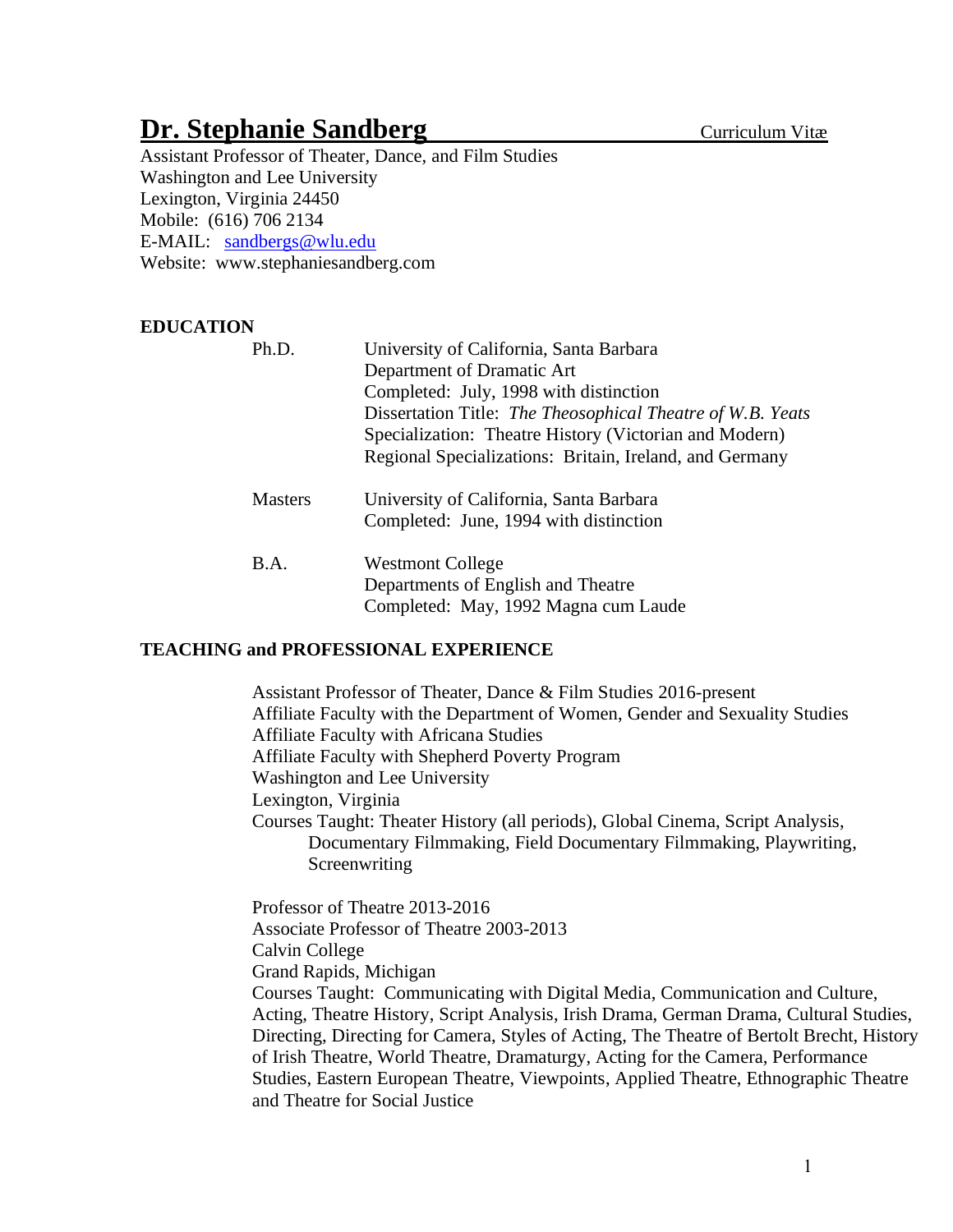Artistic Director, ADAPT Theatre Company, 2015-2016 A Theatre company aimed at producing works of social justice and diversity.

Guest Artist, Western Michigan University 2013-2014 Development of a Course in Applied Theatre Directing a piece of ethnographic theatre about diversity and inclusion called *Check Your Privilege*

Guest Artist, Western Michigan University 2007-2009 Department of Theatre Courses Taught: Viewpoints Acting Technique, World Theatre History

Adjunct Instructor 1995 -1996 University of California Santa Barbara Department of Dramatic Art Courses Taught: Principles of Theatre, Acting, Appreciation of the Theatre

Teaching Assistant 1992 -1995 University of California, Santa Barbara Department of Dramatic Art

# SPECIAL TRAINING and SKLLS

#### Specialized movement and voice training

Intimacy Choreography and Sensitivity Training, Theatrical Intimacy Education Yoga, 200-hour teacher training, Mindfulness Vinyasa School of Yoga, Grand Rapids, MI Viewpoints Training, University of California, Santa Barbara and New York University Laban Movement Training, University of California, Santa Barbara Linklater Voice Training, University of California, Santa Barbara

Other training and skills

Photography, Film and Media production, Scriptwriting and Screenwriting, Projection, Digital storytelling, Website creation and maintenance, Digital Editing

## **PUBLICATIONS In Progress**

Sandberg, Stephanie *Stories in Blue, Understanding Human Trafficking*  [www.understandinghumantrafficking.org](http://www.understandinghumantrafficking.org/)

Sandberg, Stephanie & Whitlock, Evangeline. *Staging a Theatre of Care: Journey to the Greatest Gift With L'Arche Daybreak.* Submitted for publication to *Theatre Topics.* Accepted for publication, date tba. (delayed due to Coronavirus)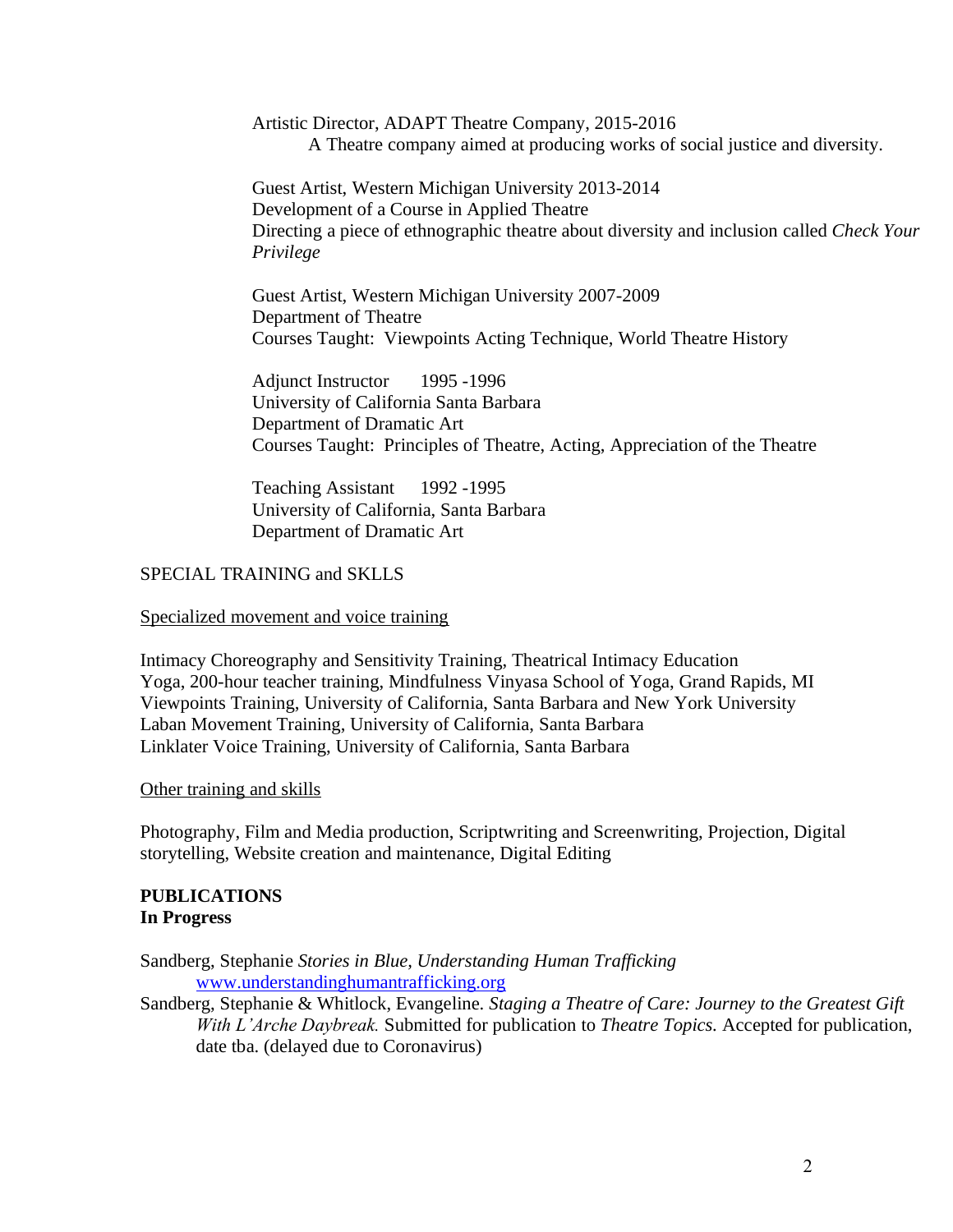## **PUBLCATIONS (continued)**

#### **Complete**

- Sandberg, Stephanie, *Healing the Healer: Directors Kirsten Kelly and Rev. Tawana Davis Help Faith Leaders Address Domestic Violence*, Sojourners Magazine, Washington, DC, February 2021.
- Sandberg, Stephanie, *American Theatre Isn't Dead: How the Pandemic Might Bring More Democracy to US Theatres*, September 2020.
- Sandberg, Stephanie. *Taking a Fairview.* Sojourners Magazine, Washington, DC, February 2020.
- Sandberg, Stephanie. *But Is It Enough?,* Sojourners Magazine, Washington, DC, September, 2019.
- Sandberg, Stephanie *The United Indecency of America,* Sojourners Magazine, Washington, DC, May 2019.
- Sandberg, Stephanie *Designed to Care: Jean Vanier on why we need compassionate, forgiving community now more than ever*, Sojourners Magazine, Washington, DC, November 2018.
- Sandberg, Stephanie, *Stages of Dissent: Theater takes on hard questions in a contentious democracy* in Sojourners Magazine, Washington, DC, September 2017.
- Sandberg, Stephanie, *The Birth of Trump's America? Sweat by Lynn Nottage* in Sojourners Magazine, Washington, DC, April 2017
- Sandberg, Stephanie, *Hell and the Modern Pastor* in Sojourners Magazine, Washington, DC, March 2016.
- *Sandberg*, Stephanie, *Devils We* Know in Sojourners Magazine, Washington, DC, July 2015.
- Sandberg, Stephanie, *Staging the Divine: Performing the Shaker Ecstatic Experience in "As It Is In Heaven,"* in *Spiel —Ritual —Darstellung*, ed Prof. Dr. Ingrid Hentschel and Klaus Hoffman, Lit Verlag Münster, Germany 2005, pp. 153-166.
- Sandberg, Stephanie, *Dramaturgy Notes: As It Is In Heaven*, in *As It Is In Heaven* by Arlene Hutton, Dramatists Play Service, New York, NY 2003, pp. 6-8.

Theatre History Digital Archive Hekman Digital Library, Special Collections <http://library.calvin.edu/collections/hda>

#### **PERFORMED WORKS In Progress**

*Jane Austen's Persuasion*, Adapted for the stage by Stephanie Sandberg in Collaboration with the Department of Theater, Dance, and Film Studies, December 2021, Lexington, VA

*The Violence that Binds Us: Stories of Domestic Abuse Survivors,* Written and directed for the stage by Stephanie Sandberg in Collaboration with Project Horizon, Performed via Zoom July 2020, anticipated live production in 2021, Lexington, VA.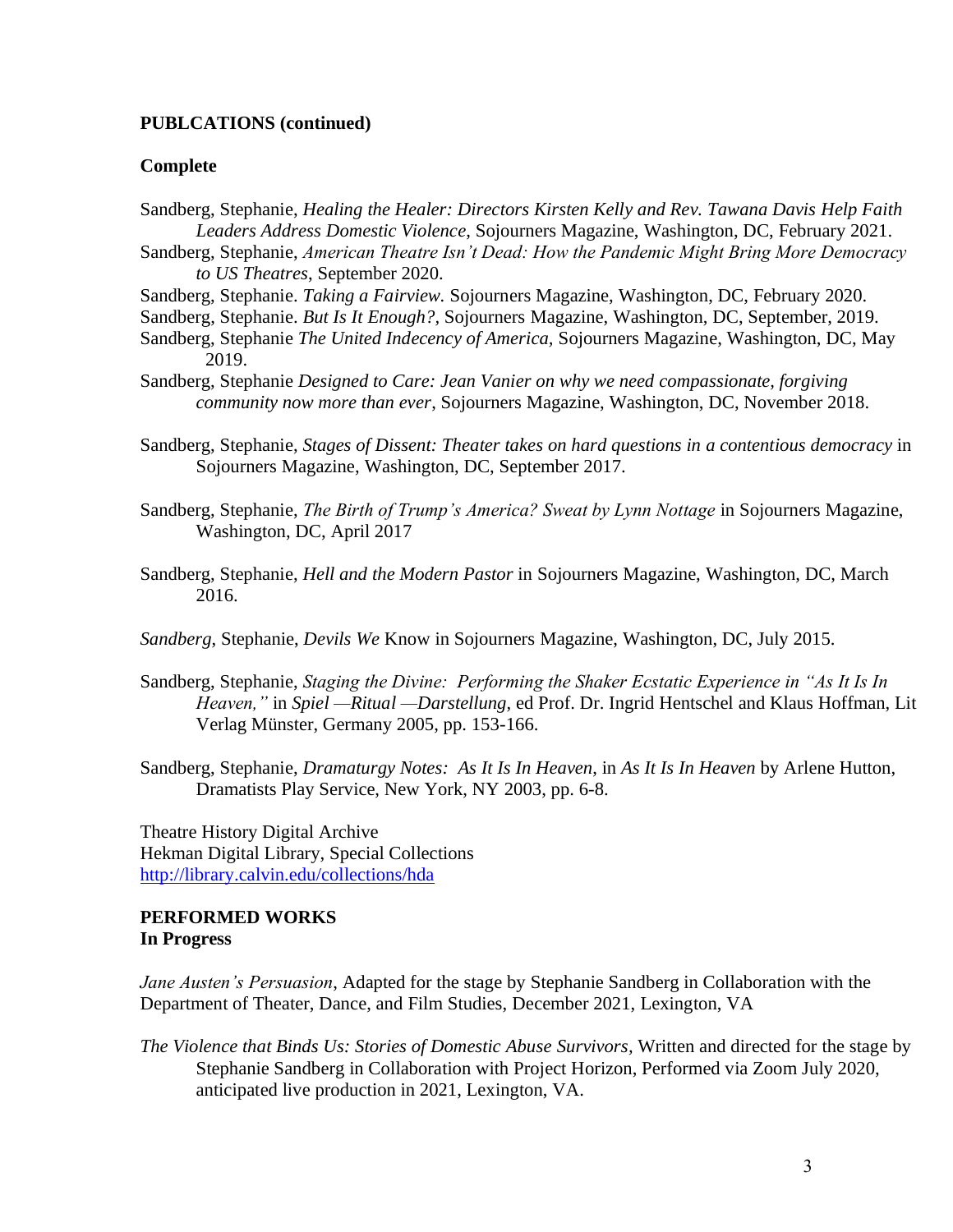- *Adam: God's Beloved.* Adapted for the stage by Stephanie Sandberg in Collaboration with the Henri Nouwen Society and Trust, DisArts, and the Daybreak L'Arche Community, to be performed in 2021 in Toronto, ON. (delayed due to Coronavirus)
- *MEZZO*, developed with Alto Productions in New York City in August 2017 in an Equity Reading at Ripley Grier Studios, NYC, performance date tba. (Delayed due to Coronavirus)

#### **Completed**

- *The Greatest Gift: A Celebration of L'Arche North America.* Written and directed for the stage by Stephanie Sandberg in Collaboration with the Community of L'Arche Daybreak, performed March 2019, at the Richmond Hill Center for the Performing Arts, Ontario, CA.
- *George Orwell's 1984*, adapted for the stage by Stephanie Sandberg in Collaboration with the Department of Theater, Dance, and Film Studies at Washington and Lee University, November, 2017.
- *Stories in Blue: A Pilgrimage to Heal Human Trafficking*, performed in connection with ArtPrize 2016, Downtown Grand Rapids.
- *Lines: The Lived Experience of Race* Reprisal, performed in the Spring of 2016 in Grand Rapids, Michigan.
- *King Lear, A Clown's Tale,* adapted for the stage by Stephanie Sandberg in Collaboration with Calvin Theatre Company, Calvin College, Grand Rapids, MI 2015
- *Check Your Privilege: An Ethnographic Play about White Privilege at thWestern Michigan University*, World Premiere, September 2014, Western Michigan U, Kalamazoo, Michigan.
- *Adenkrebi: We cannot be Caught!* (A piece of theatre for development created with the people of the village), performed on the Village Green, Adenkrebi, Ghana, November 22, 2013.
- *Grains of Hope: Refugee Experiences in West Michigan*, commissioned by Bethany Christian Services, in connection with the Festival of Faith and Music, World Premiere, April 2013.
- *The Book of the Dun Cow* adapted from the book by Walter Wangerin, Jr., commissioned by the Festival of Faith and Writing, Calvin College, World Premiere, April 2012.
- *LINES: The Lived Experience of Race,* (written with a devising team from Actor's Theatre Grand Rapids), Actor's Theatre Grand Rapids, Grand Rapids, MI, 2010.
- *Seven Passages: The Stories of Gay Christians*, (written with a devising team from Actor's Theatre Grand Rapids), Western Michigan University, Kalamazoo, MI, 2008.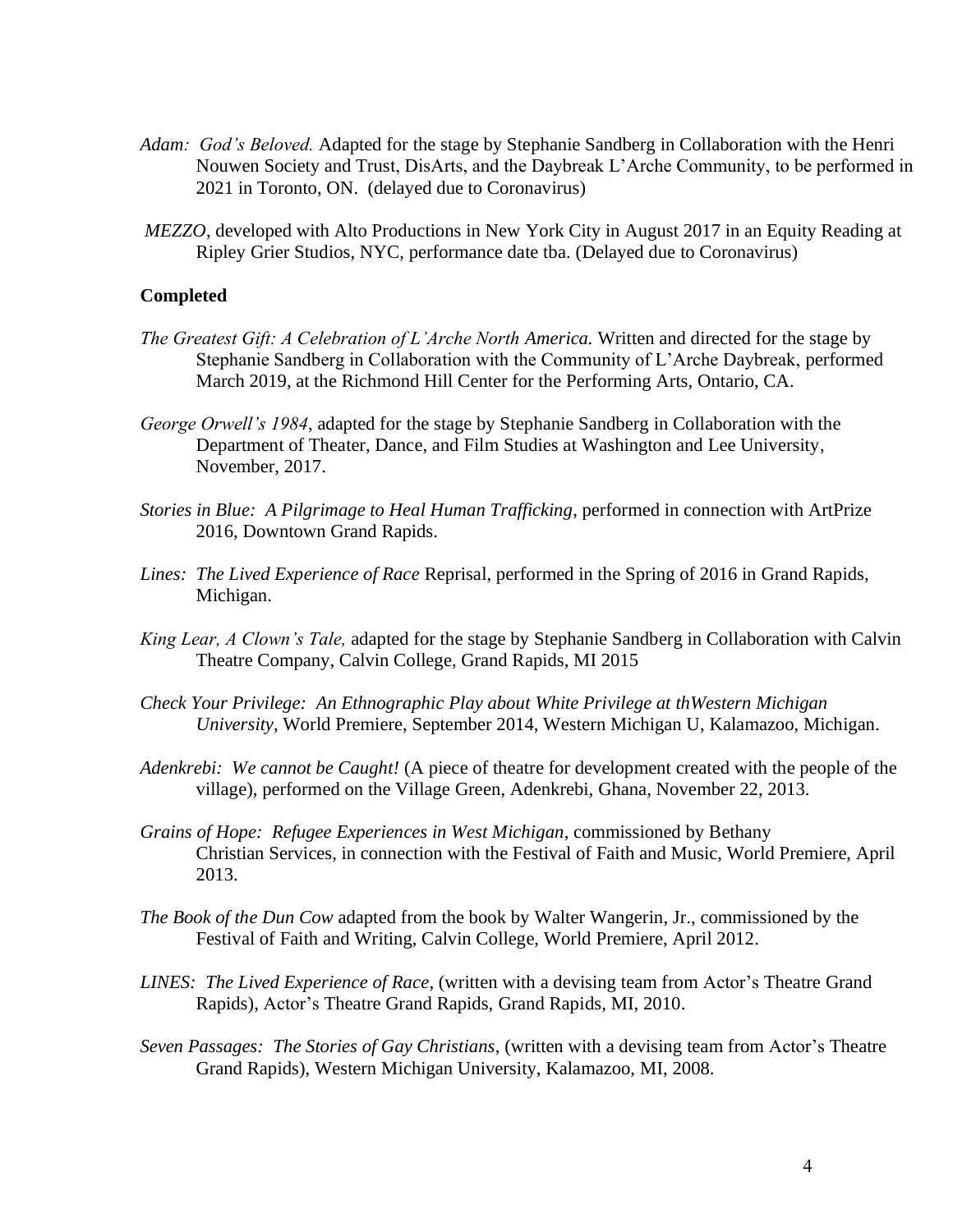## **PEFORMED WORKS** (continued)

- *Seven Passages: The Stories of Gay Christians*, (written with a devising team from Actor's Theatre Grand Rapids), Actor's Theatre Grand Rapids, Grand Rapids, MI, 2007.
- *Jane Austen's Sense and Sensibility*, adapted for the stage by Heather Leigh Brown and Stephanie Sandberg, Calvin Theatre Company, Grand Rapids, MI, 2006.

# **DRAMATURGY**

*A Dramaturge is the literary expert of the theatre. She helps to develop plays in terms of historical and cultural research, and working on the general quality of the play in terms of structure and story.*

# **Original Dramaturgy**

- *Maria Sybilla Marian*, Ensemble Studio Theatre and the Sloan Foundation, New York in collaboration with playwright Arlene Hutton.
- *Shaker Peace Conference* (workshop title), in collaboration with the Bridge Consortium and playwright Arlene Hutton.
- *Paradise*, Ensemble Studio Theatre, New York in collaboration with playwright Laura Maria Censabella, 2015.
- *Hildegard: Trumpet of* God, Individual contracted dramaturgy with Linn Keller for a new play based on the four preaching tours of Hildegard von Bingen, World Premiere, Master Arts Festival, Indiana, June 2014.
- Hildegard*: The Living Light*, Individual contracted dramaturgy with Linn Keller, for her film adaptation of her one woman show. Film completed, August 2012: [http://www.hildegardofbingen.net](http://www.hildegardofbingen.net/)
- *Parhelia* by Arlene Hutton*,* William Inge Theatre Festival, Playwriting Residency Program, Workshop Reading, Independence, KS, March, 2009.

*Letters to Sala* by Arlene Hutton, University of the South, Sewanee, TN, 2007.

- *Three Italian Women* by Laura Maria Censabella, New Dramatists, New York, 2005.
- As It Is In Heaven by Arlene Hutton, Dramaturgy for the 78<sup>th</sup> Street Theatre Lab and New Dramatists, NY, 2001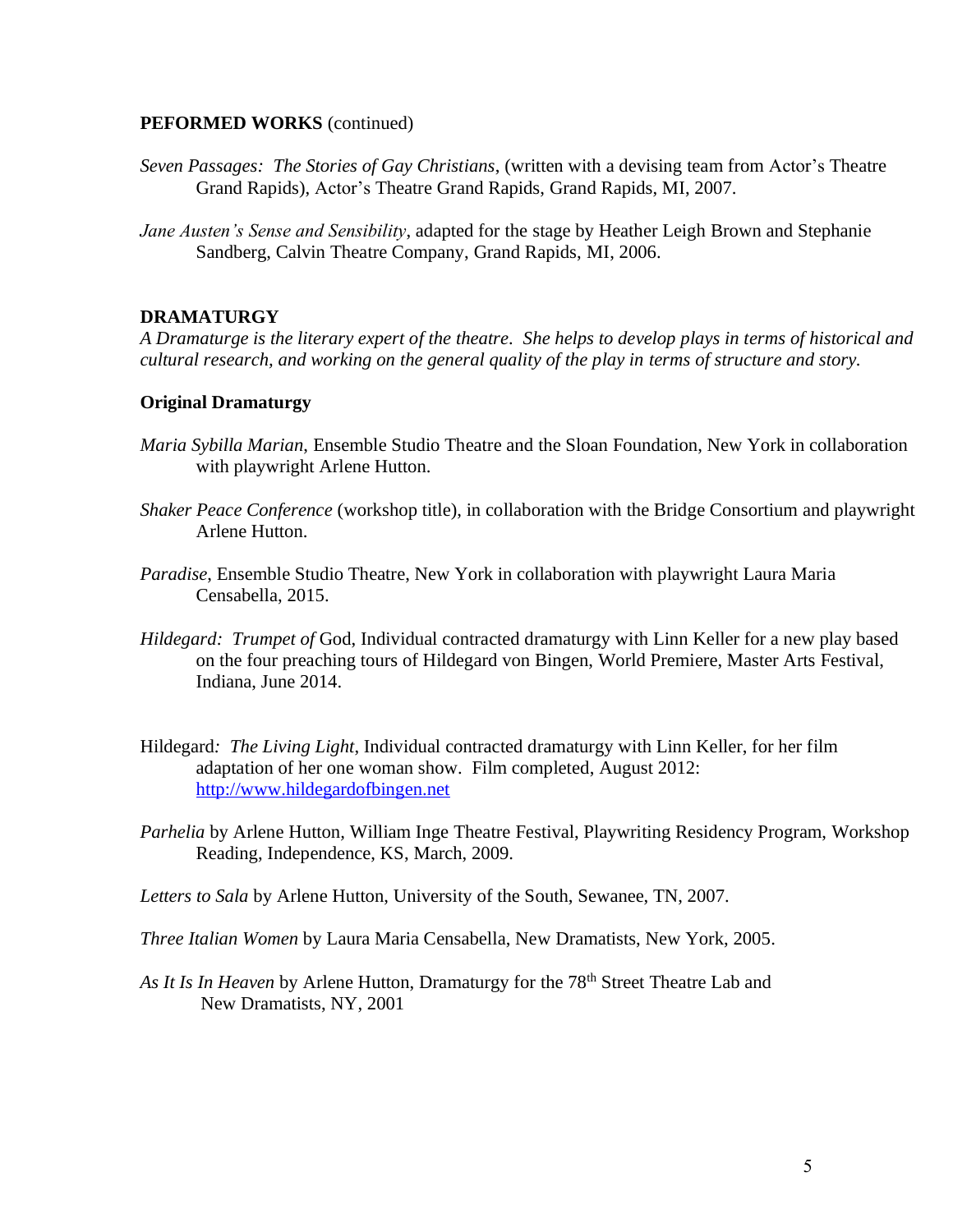# **Assistant Dramaturge**

*See Rock City* by Arlene Hutton, New Harmony, KY, 2004.

# **Textual Dramaturgy**

*Macbeth* by William Shakespeare, Gaiety School of Acting, Dublin, Ireland, 2004.

*Disciples* by András Visky, Institute of Worship and Calvin College, Grand Rapids, 2004.

# **WRITING and DIRECTING FILM**

## **In Progress**

*Oneliness: A Documentary.* Created in Collaboration with The Foundation for Art and Healing, Virgnia Humanities, and the Virginia Therapists Association, Anticipated Release, Fall 2022.

# **Finished Works**

*Intimate Violence: A Documentary.* Created in Collaboration with Project Horizon, Lexington, VA. Released, October 2020.

*Stories in Blue: A Pilgrimage to End Human Trafficking*, directed by Stephanie Sandberg in collaboration wth the Mellon Digital Humanities Project at Washington and Lee University, Summer, 2017.

- *Lines: The Lived Experience of Race 2016* Reprisal, written and directed by Stephanie Sandberg, Adapt Theatre Company, Grand Rapids and the Grand Rapids Community Media Association, Grand Rapids, Michigan 2016. **<https://vimeo.com/195972208/f0adc20e20>**
- *Hildegard Trumpet of God,* filmed in June of 2015 in Grand Rapids, Michigan with Rasikas Films. Premiered at the Festival of Faith and Writing, Calvin College, Grand Rapids, MI, April 2016.

*Lines: The Lived Experience of Race*, education video of the stage production, directed by Stephanie Sandberg, Actor's Theatre Grand Rapids and Grand Rapids Community College Production, Grand Rapids, MI, 2010.

*Seven Passages: The Stories of Gay Christians* directed by Stephanie Sandberg, Actors Theatre, Grand Rapids and Triangle Productions, Grand Rapids, MI, 2008.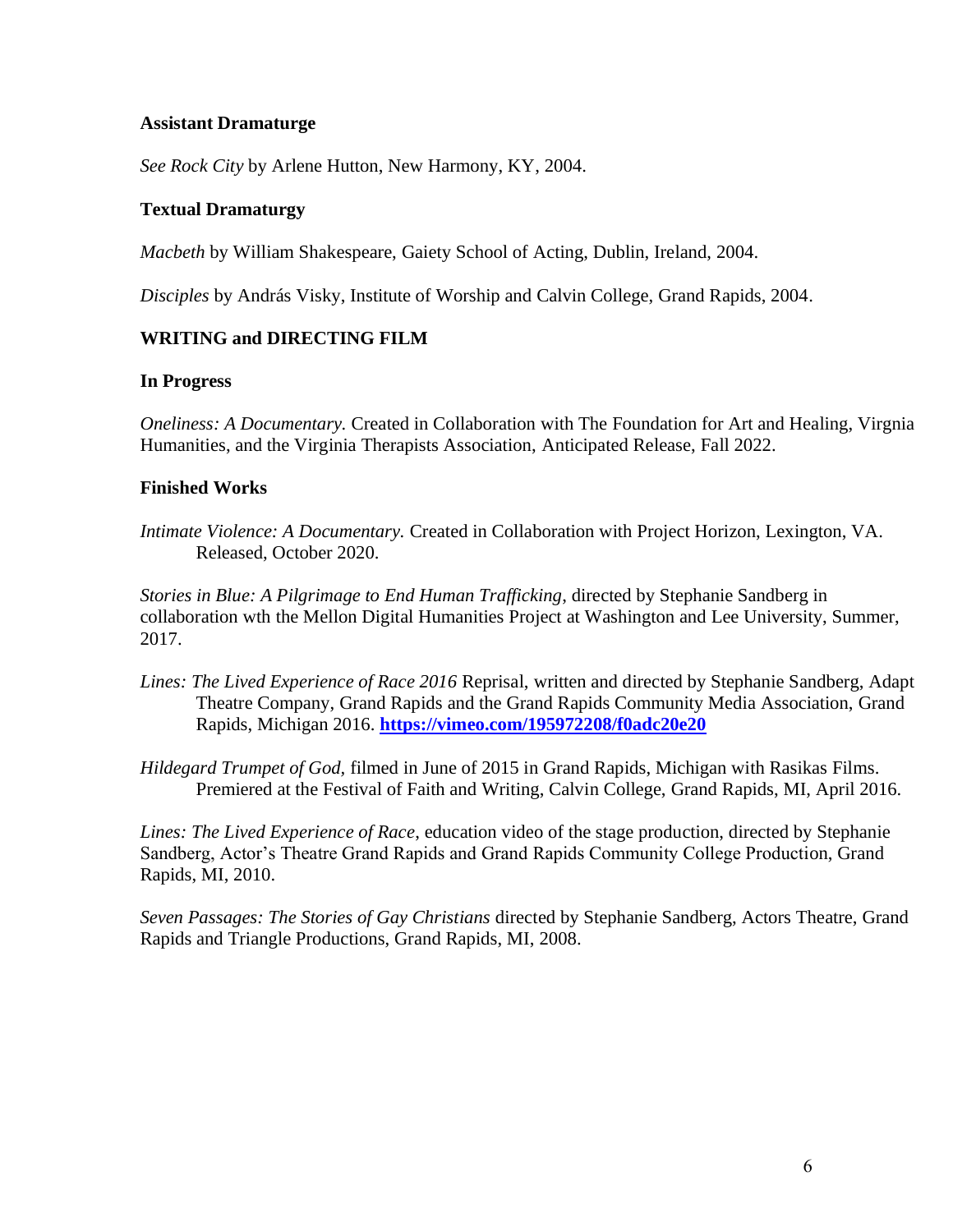# **DIRECTING THEATRE**

# **Current Production**

*Jane Austen's Persuasion*, directing by Stephanie Sandberg, Department of Theater, Dance, and Film Studies, Lexington, VA 2021.

# **Past Productions**

## **Washington and Lee University**

- *Tartuffe* by Moliere, directing by Stephanie Sandberg, Department of Theater, Dance, and Film Studies, Lexington, VA 2020.
- Everybody by Branden Jacobs-Jenkins, directed by Stephanie Sandberg, Department of Theater, Dance, and Film Studies, Lexington, VA, 2020.
- *Vanya, Sonia, Masha, and Spike* by Christopher Durang, directed by Stephanie Sandberg, Department of Theater, Dance. and Film Studies, Lexington, VA, 2018.
- *George Orwell's 1984* adapted for the stage by Stephanie Sandberg, directed by Stephanie Sandberg, Department of Theater, Dance. and Film Studies, Lexington, VA, 2016.
- *Sense & Sensibility* adapted for the stage by Kate Hamill, directed by Stephanie Sandberg, Department of Theater, Dance, and Film Studies, Lexington, VA, 2016.

# *Calvin* **College**

- *King Lear, A Clown's Tale,* adapted for the stage by Stephanie Sandberg in Collaboration with Calvin Theatre Company, Calvin College, Grand Rapids, MI 2015
- *Existence: The Funniest Thing that Ever Happened to Us*, produced by Stephanie Sandberg, Calvin Theatre Company, Grand Rapids, MI 2014.
- *Metamorphoses* by Mary Zimmerman, directed by Stephanie Sandberg, Calvin Theatre Company, Grand Rapids, MI, 2014
- *A Midsummer Night's Dream*, adapted as a musical by Stephanie Sandberg and David Fuentes, April 2014, Calvin College, Grand Rapids, MI.
- *Hildegard: Trumpet of God* by Linn Maxwell Keller and Stephanie Sandbert, toured the Midwest in the Summer of 2014, Masterworks Festival, Winona Lake, IN.

*(Directing, Continued)*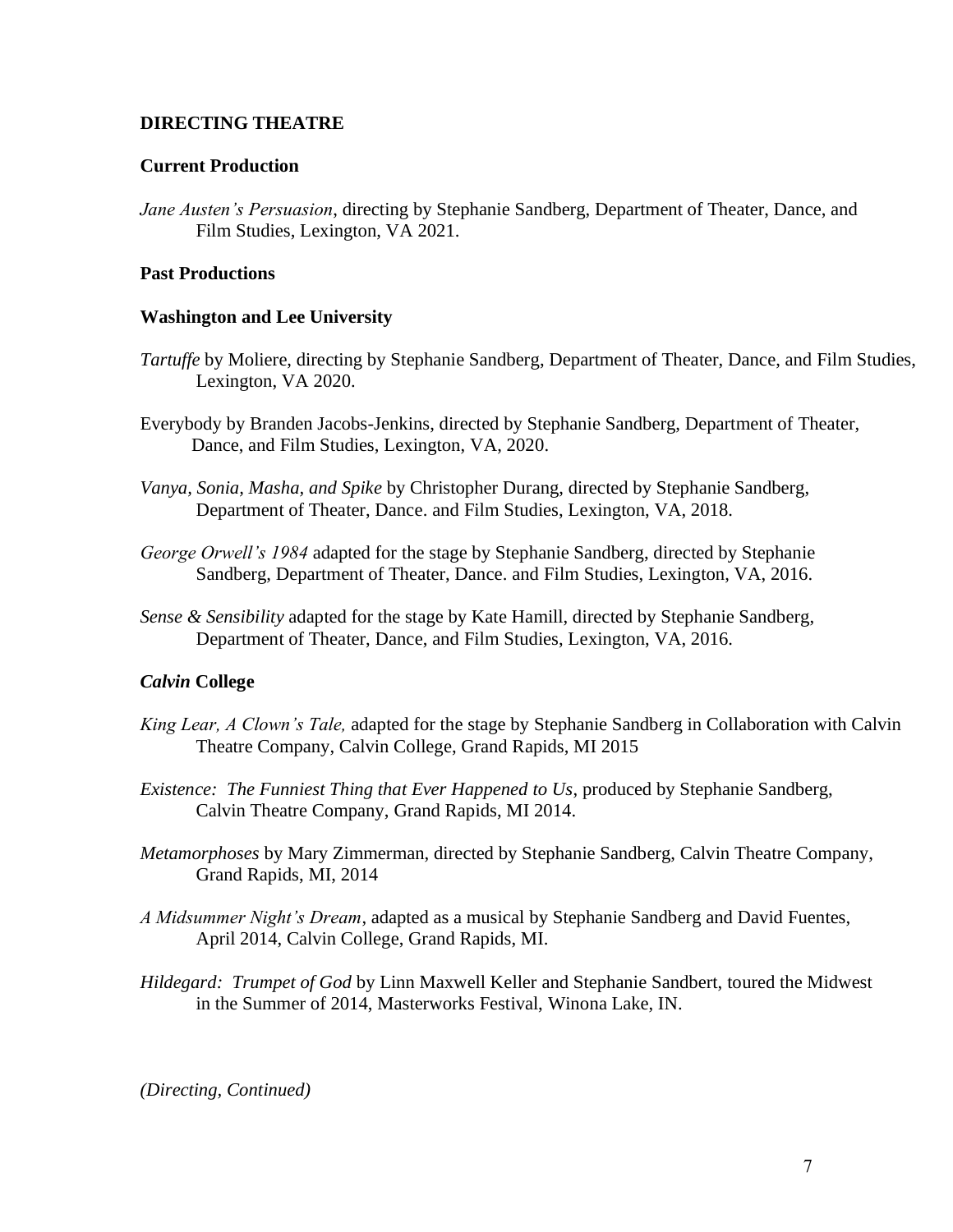- *Grains of Hope: Refugee Experiences in West Michigan*, written by Stephanie Sandberg and students from The Theatre of Ethnography Class, Calvin Theatre Company and the Festival of Faith and Music, Grand Rapids, MI, 2013.
- *The Book of the Dun Cow* by Walter Wangerin, Jr., adapted and directed by Stephanie Sandberg, Calvin Theatre Company and the Festival of Faith and Writing, Grand Rapids, MI, 2012.
- *Hamlet,* by William Shakespeare, adapted and directed by Stephanie Sandberg, Calvin Theatre Company and the Festival of Faith and Music, Grand Rapids, MI, 2011.
- *Backborn*, by András Visky, directed by Stephanie Sandberg, Calvin Theatre Company and the Festival of Faith and Writing, Grand Rapids, MI, 2010.
- *The Tempest* by William Shakespeare, directed by Stephanie Sandberg, Calvin Theatre Company, Grand Rapids, MI, 2008.
- *The Women of Lockerbie* by Deborah Brevoort, directed by Stephanie Sandberg, Calvin Theatre Company and the Festival of Faith and Writing, Grand Rapids, MI, 2008.
- *Jane Austen's Sense and Sensibility* adapted for the Stage by Heather Brown and Stephanie Sandberg, directed by Stephanie Sandberg, Calvin Theatre Company, Grand Rapids, MI, 2006.
- *Disciples* by András Visky, dramaturgy and direction by Stephanie Sandberg, Calvin Theatre Company and the Institute of Worship, Grand Rapids, MI, 2006.
- *Richard III* by William Shakespeare, adapted and directed by Stephanie Sandberg, Calvin Theatre Company, Grand Rapids, MI 2005.
- *Edith Stein* by Arthur Giron, directed by Stephanie Sandberg, Calvin Theatre Company and the Festival of Faith and Writing, Grand Rapids, MI 2004.
- *Jane Austen's Emma* by Mary Elizabeth Burke Kennedy, directed by Stephanie Sandberg, Calvin Theatre Company, Grand Rapids, MI, 2003.
- *As It Is In Heaven* by Arlene Hutton, directed by Stephanie Sandberg, Calvin Theatre Company and the Festival of Faith & Writing, 2002. (Traveled to the American College Theatre Festival in January of 2003.)
- *Translations by* Brian Friel, directed by Stephanie Sandberg, Calvin Theatre Company, Grand Rapids, MI, 2000.
- *The Threepenny Opera by Bertolt Brecht and Kurt Weill,* directed by Stephanie Sandberg Calvin Theatre Company, Grand Rapids, MI 1999.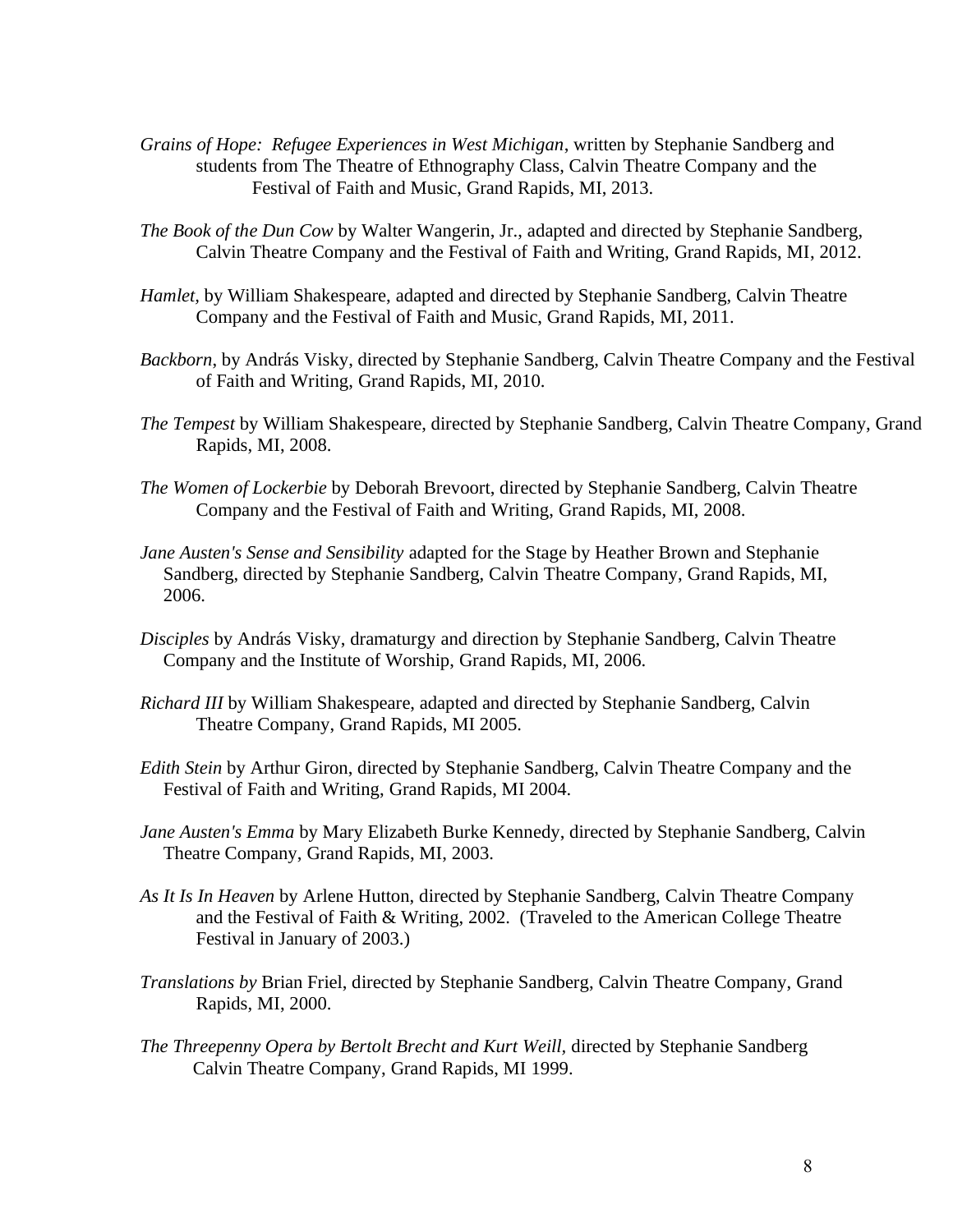#### *(Directing, Continued)*

- *Life's a Dream by Calderon,* directed by Stephanie Sandberg, Calvin Theatre Company, Grand Rapids, MI, 1997.
- *Mad Forest* by Caryl Churchill*,* directed by Stephanie Sandberg, Calvin Theatre Company, Grand Rapids, MI, 1997.

#### *Directing Outside of Academic Theatre*

*The Violence that Binds Us: Stories of Domestic Abuse Survivors.* Written and Directed by Stephanie Sandberg in collaboration with Project Horizon, Lexington, VA, August 2021. (Directing, continued)

- *The Violence that Binds Us: Stories of Domestic Abuse Survivors.* Written and Directed by Stephanie Sandberg in collaboration with Project Horizon. Produced via Zoom, July 10, 2020.
- *Journey to the Greatest Gift: A Celebration of L'Arche North America.* Written and directed for the stage by Stephanie Sandberg in Collaboration with the Community of L'Arche Daybreak, performed March, 2019 at the Richmond Hill Center for the Performing Arts.
- *Stories in Blue: A Pilgrimage to Heal Human Trafficking* by Stephanie Sandberg, Adapt Theatre Company at ArtPrize, Grand Rapids, MI September-October 2016.
- *Lines: The Lived Experience of Race 2016 Edition* by Stephanie Sandberg, Adapt Theatre Company, Grand Rapids, MI, March-April 2016.
- *The Meeting* by Jeff Stetson, Ebony Road Players, Grand Rapids, MI, February 2015
- Check *Your* Privilege, written by Stephanie Sandberg and the students of her Applied Theatre Course, Department of Theatre, Western Michigan University, World Premiere Production directed by Stephanie Sandberg, September 2014.
- *Nadia* by David Turkel, World Premiere production directed by Stephanie Sandberg, Actor's Theatre Company, Grand Rapids MI, 2012.
- *LINES: The Lived Experience of Race,* devised by Stephanie Sandberg and Company, Actor's Theatre Grand Rapids, MI, 2010.
- *Is He Dead?* by Mark Twain, in a new adaption by David Ives, Kalamazoo Civic Theatre, Kalamazoo, MI, 2010.
- *Frozen* by Byrony Lavery, directed by Stephanie Sandberg, Actor's Theatre Company, Grand Rapids, MI, 2009.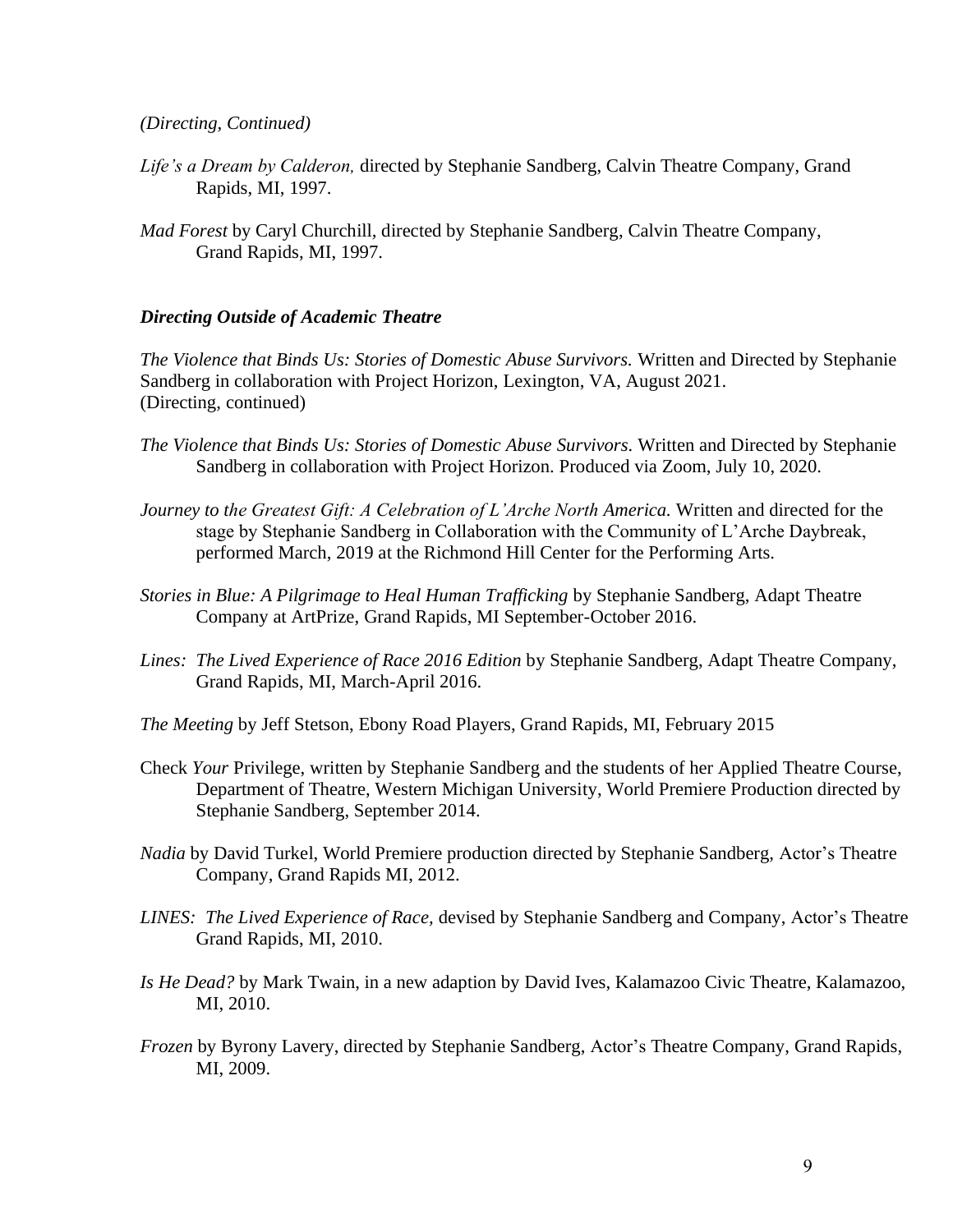*(Directing, Continued)*

- *How I Learned to Drive* by Paula Vogel, directed by Stephanie Sandberg, Western Michigan University, Kalamazoo, MI, 2008.
- *Seven Passages: The Stories of Gay Christians*, directed by Stephanie Sandberg, Western Michigan University, Kalamazoo, MI, 2008.
- *Seven Passages: The Stories of Gay Christians*, conceived and directed by Stephanie Sandberg, Actor's Theatre, Grand Rapids, MI, 2007.
- *Letters to Sala* by Arlene Hutton, associate direction by Stephanie Sandberg, University of the South, Sewanee, TN, 2007.
- *Bach at Leipzig* by Itamar Moses, directed by Stephanie Sandberg, Actor's Theatre, Grand Rapids, MI, 2007.
- *Elizabeth Rex* by Timothy Findley, directed by Stephanie Sandberg, Actor's Theatre, Grand Rapids, MI, 2006
- *The Ladies of the Camelias* by Lillian Groag, directed by Stephanie Sandberg, Actor's Theatre, Grand Rapids, 2005.
- *A Lesson Before Dying* by Romulus Linney, directed by Stephanie Sandberg, Actor's Theatre, Grand Rapids, MI, 2003.
- *As It Is In Heaven* by Arlene Hutton, associate director Stephanie Sandberg, directed by Arlene Hutton, 78<sup>th</sup> Street Theatre Lab, New York, NY, 2001. (winner of the Excellence in Ensemble Performance Award at the Edinburgh Fringe, 2001.)
- *Blues For An Alabama Sky by Pearl Cleage,* directed by Stephanie Sandberg, Actor's Theatre, Grand Rapids, MI, 2003.
- *Arcadia* by Tom Stoppard*,* directed by Stephanie Sandberg, Actor's Theatre, Grand Rapids, MI 2001.

#### **PROFESSIONAL PRESENTATIONS**

#### **Upcoming**

*The Ecology of a Theatre of Care,* for the International Federation of Theatre Research Conference, Galway, Ireland, July, 2021 (delayed from 2020 due to Coronavirus)

*(Professional Presentations, Continued)*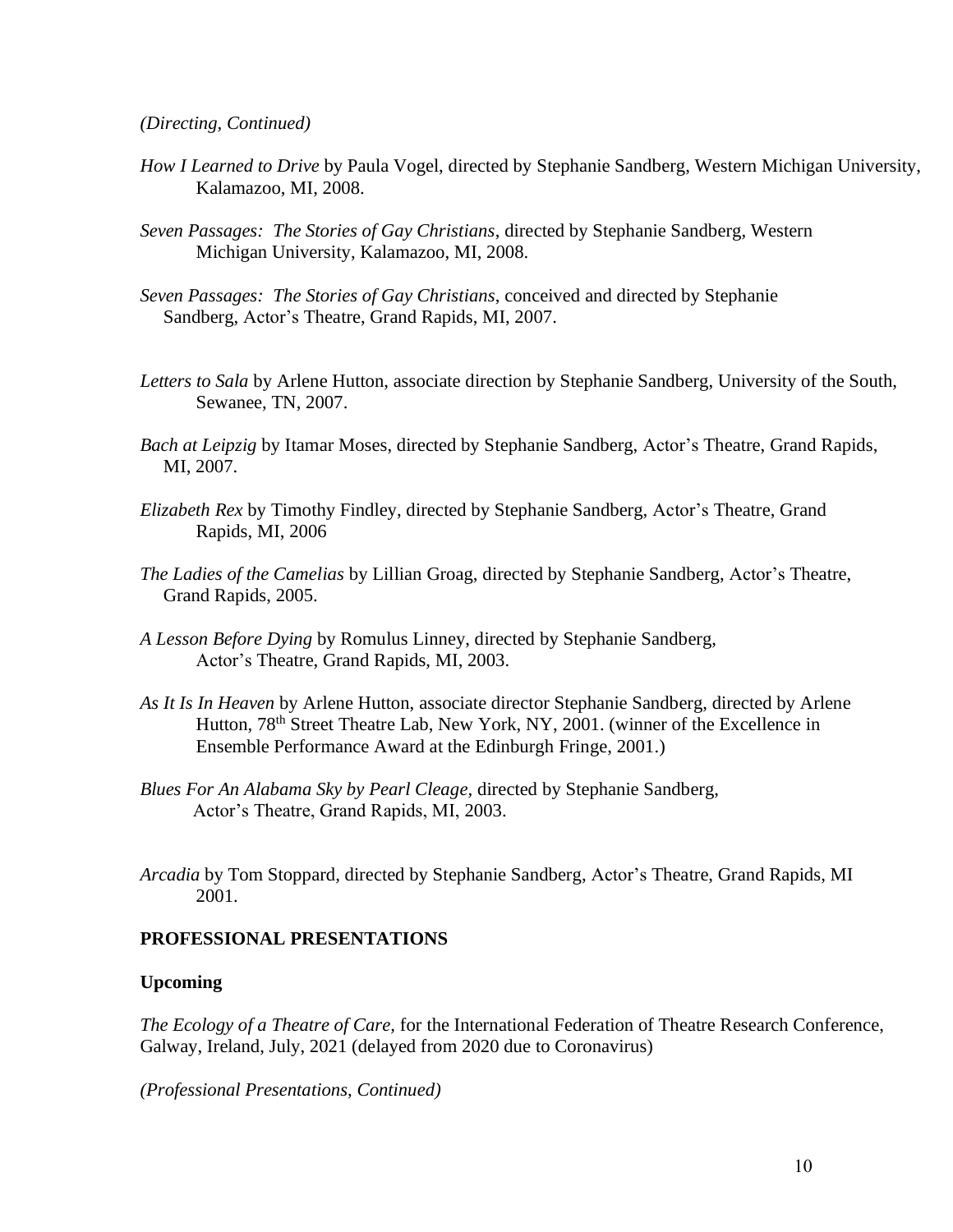## **Completed Presentations**

- *How American Politics and Hate Crime Alter the Meaning of Paula Vogel's "Indecent",* for the International Federation of Theatre Research Conference, Shanghai, China, July 8-12, 2019.
- *Creating an Aesthetics of Care in Immersive Community Based Theatre*. American Society of Theatre Research Conference 2018, San Diego, CA, November 2018.
- *Teenage Borderlines: Tina Fey's* Mean Girls *and Jocelyn Bioh's* The African Mean Girls Play, for the International Federation of Theatre Research Conference, Belgrade, Serbia, July 9-13, 2018.
- *Stories in Blue, Digital Humanities Presentation*. American Society of Theatre Research Conference 2017, Atlanta, Georgia, November 2017.
- *The Efficacy of Moment: How Plays on Human Trafficking Are Fighting to be Heard on the Global Stage,* for the International Federation of Theatre Research Conference, Såo Paulo Brazil, July 10-14, 2017.
- *The Attitudes of the Established Church in Ghana Toward Human Trafficking, for the Nagel Institute for World Christianity at Calvin College, September 20, 2016.*
- Lines The Lived Experience of Race, The Writing and Production, Fesitval of Faith and Writing, Calvin College, Grand Rapids, MI, April 2016.
- Leugs, David and Sandberg, Stephanie, *Difficult Dramaturgies: The Devising Process of Applied Theatre in LINES: The Lived Experience of Race*, IDIERI Conference, Limerick, Ireland, 2012.

Sandberg, Stephanie, *Creating Diversity Locally*, The Stand Against Racism, YWCA, Grand Rapids, MI, 2010.

- Sandberg, Stephanie *Seven Passages and a Christ-Centered Aesthetic*, Evangelicals Concerned Conference, May 30, 2009, New York, NY.
- Sandberg, Stephanie *Difficult Dramaturgies: The Aesthetics of Radical Empathy in SEVEN PASSAGES*, Institute for Christian Studies, March 15 2009, Toronto, ON.
- Sandberg, Stephanie *Difficult Dramaturgies: The Devising Process of SEVEN PASSAGES*, Association for Theatre in Higher Education, July 31, 2008, Denver, Colorado.

*(Professional Presentations, Continued)*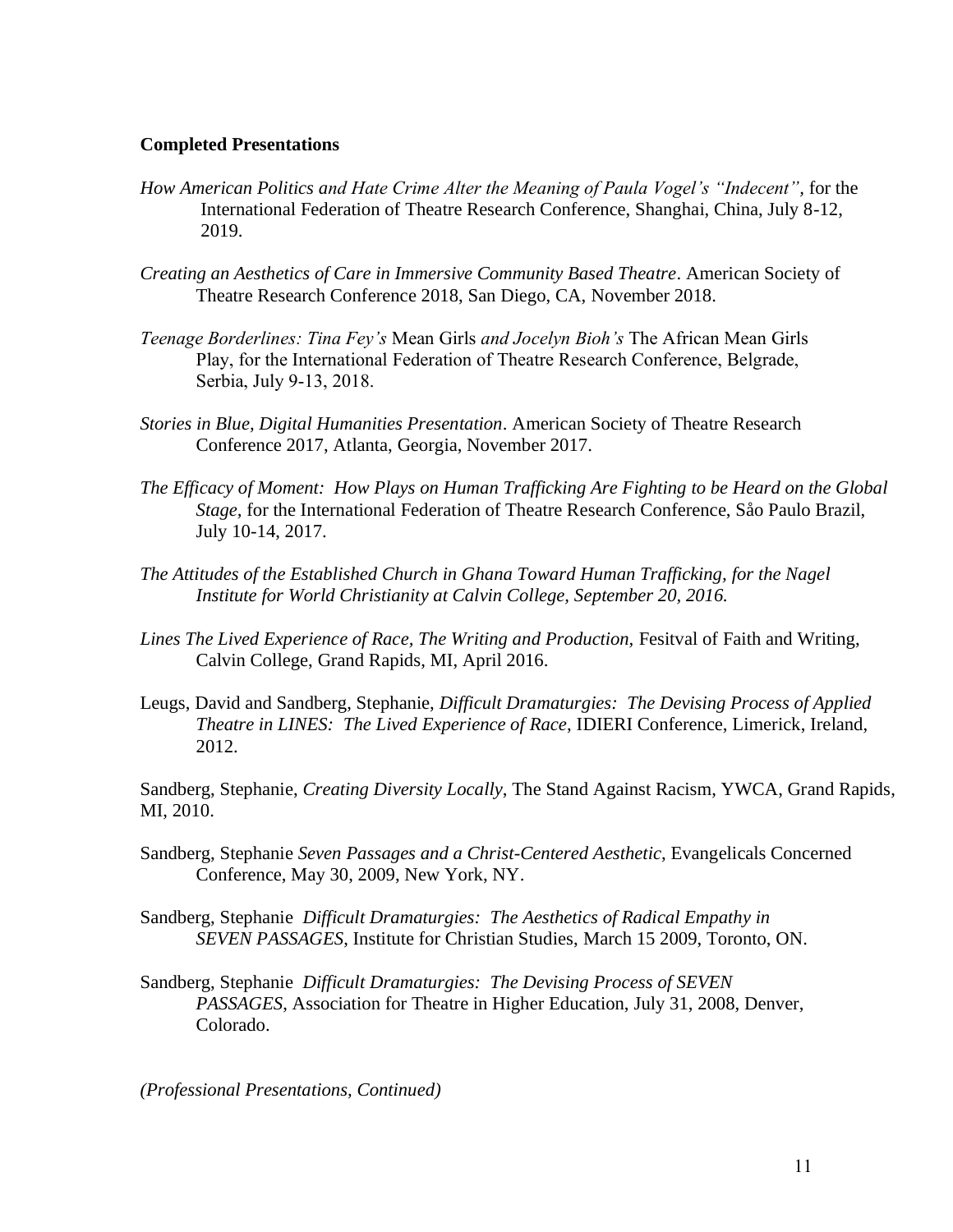- Sandberg, Stephanie, "Incarnational Theatre: A Model for Theatre as Social Justice,*"* Association for Theatre in Higher Education, July 31, 2006, Toronto, ON.
- Sandberg, Stephanie, "Staging the Divine: Shaker Ecstatic Experience in *As It Is In Heaven,"* Presented at the International Symposium of Religion and Theatre, Germany, 2002.
- Sandberg, Stephanie, "Shaker Music on the Stage," Presentation on the Boston Camerata's work on Shaker Music, St. Cecilia Musical Society, Grand Rapids, MI, 2002.
- Sandberg, Stephanie, "Acting Brechtian Style Professionally," Gaiety School of Acting, Ireland, 2001.
- Sandberg, Stephanie, "The Practical Problems of Teaching Theatre to Adolescents," Workshop presented to drama teachers of Western Michigan, Michigan Educational Association, 2000.
- Sandberg, Stephanie, "Theatre as Religion: American Individualism and the Liberal Arts Tradition," Association for Theatre in Higher Education. SanDiego, CA 2000.
- Sandberg, Stephanie, "The Importance of Irish Theatre in the Western World," Symposium of The Arts Council of the Republic of Ireland. Dublin, Ireland, 1999.
- Sandberg, Stephanie, "Yeats as a Religious Thinker," Yeats Summer School, Sligo, County Mayo. Ireland, 1999.
- Sandberg, Stephanie, "Theatre History The Pedagogy of the Important" Association for Theatre in Higher Education. Toronto, ON, 1999.
- Sandberg, Stephanie, "Dreaming and Storytelling: A Futuristic Vision of Calderon's *Life Is a Dream,*" Southwestern Theatre Conference, University of Arizona, 1998.
- Sandberg, Stephanie, "Spirituality and Theatre: Understanding the Nature of Representation," Association for Theatre in Higher Education, San Antonio, TX, 1998.
- Sandberg, Stephanie, "Playing the American Method," Gaiety School of Acting. Dublin, Ireland, 1998.
- Sandberg, Stephanie, "Yeats, the Irish Renaissance, and the Golden Dawn," Yeats Society of Scholars. Dublin, Ireland, 1998.
- Sandberg, Stephanie, "The NEA, Censorship, and Theatre as a Liberal Art," Association for Theatre in Higher Education, Chicago, IL, 1997.

(Professional presentations, continued)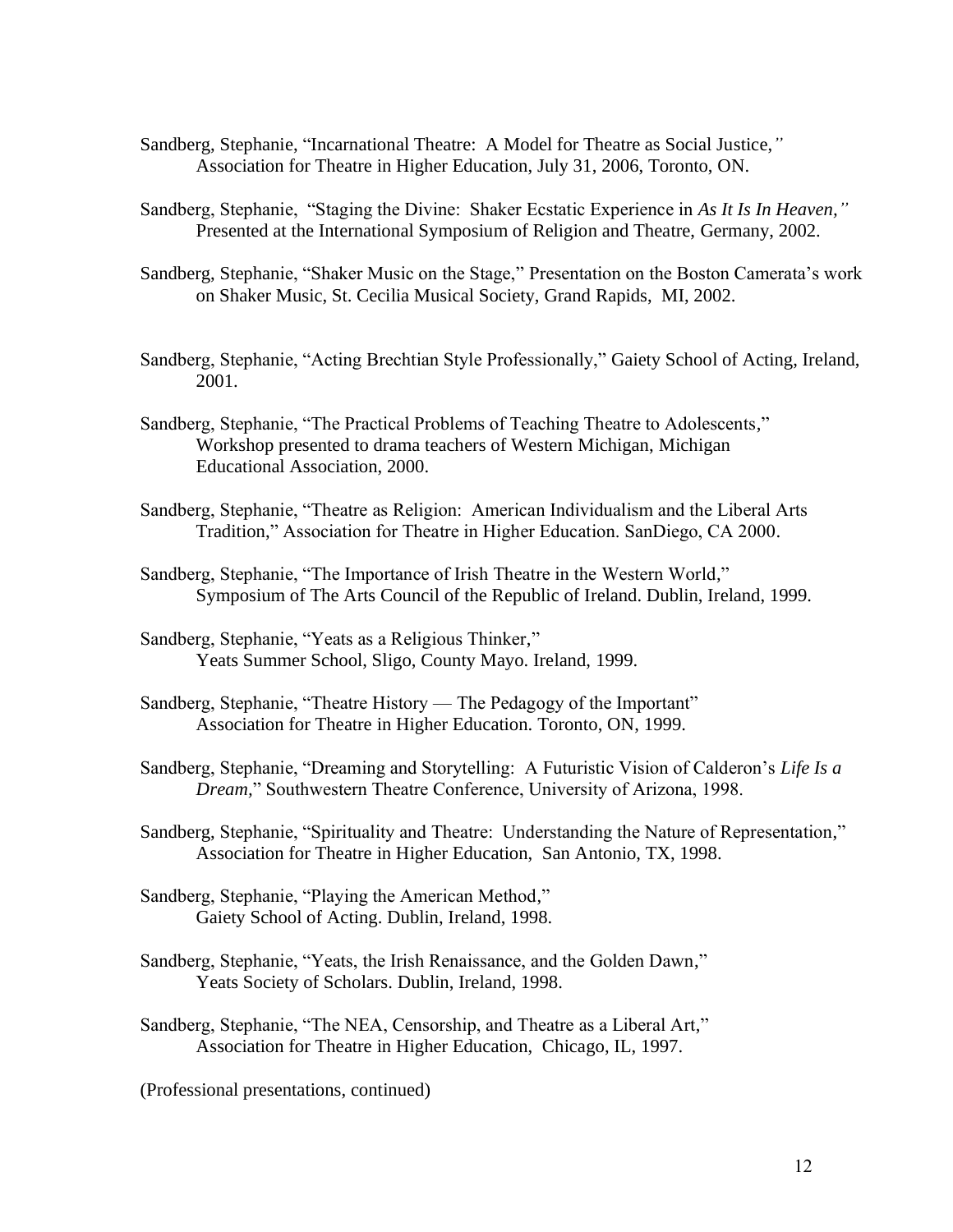- Sandberg, Stephanie, "Full Scenic Technique in Shakespeare's *Titus Andronicus*" *The Globe Theatre Conference*, University of California, Santa Barbara, 1997.
- Sandberg, Stephanie, "A Backwards Paradigm: Yeatsian Acting in the Age of Science" Association for Theatre in Higher Education, New York, NY, 1996.
- Sandberg, Stephanie, "Orientalism in the Works of W.B. Yeats," Debut Panel on Theatre History Association for Theatre in Higher Education. SanFrancisco, CA, 1995.
- Sandberg, Stephanie, "Arthur Miller After the Fall: The Relationship of Elia Kazan and Arthur Miller," Association for Theatre in Higher Education, Chicago, IL, 1994.

## **WORKSHOPS**

- Sandberg, Stephanie, in association with the University of Ghana Theatre Department, Legon *Introduction to Applied Theatre and Devised Theatre Techniques*, November 2013, Legon, Accra, Ghana.
- Sandberg, Stephanie, *Telling Stories Across Racial Lines*, Living Stones Academy, Grand Rapids, MI, February 2013.
- Sandberg, Stephanie in association with the University of Ghana, Theatre Department, Legon *Introduction to Viewpoints for Actors and* Directors, September 2011, Legon, Accra, Ghana.
- Sandberg, Stephanie in association with Fishladder, Inc, *Using Theatre to Build Cross-Cultural Communication*, March 9, 2009, Grand Rapids, MI.
- Sandberg, Stephanie in association with Fishladder, Inc, *Using Theatre to Build Awareness in Elderly Communities*, August 17, 2008, Denver, CO.
- Sandberg, Stephanie in association with Words of Hope. *Voicing for Slow-Tempo Radio Broadcasting*, Words of Hope, Grand Rapids, MI, 2008.
- Sandberg, Stephanie in association with Fishladder, Inc., *Calling All Colors: Diversity Training for Students*, Rotary Club, Grand Rapids, MI, 2007.
- Sandberg, Stephanie and Stevenson, Amy *Theatre for Social Justice, a Model of Moral Inquiry*, American College Theatre Festival, Bloomington, IN, January 13, 2006.
- Sandberg, Stephanie in association with Actor's Theatre Grand Rapids, *Professional Directing*: *Working with Actors* Grand Rapids, MI, 2003.

## **GRANTS**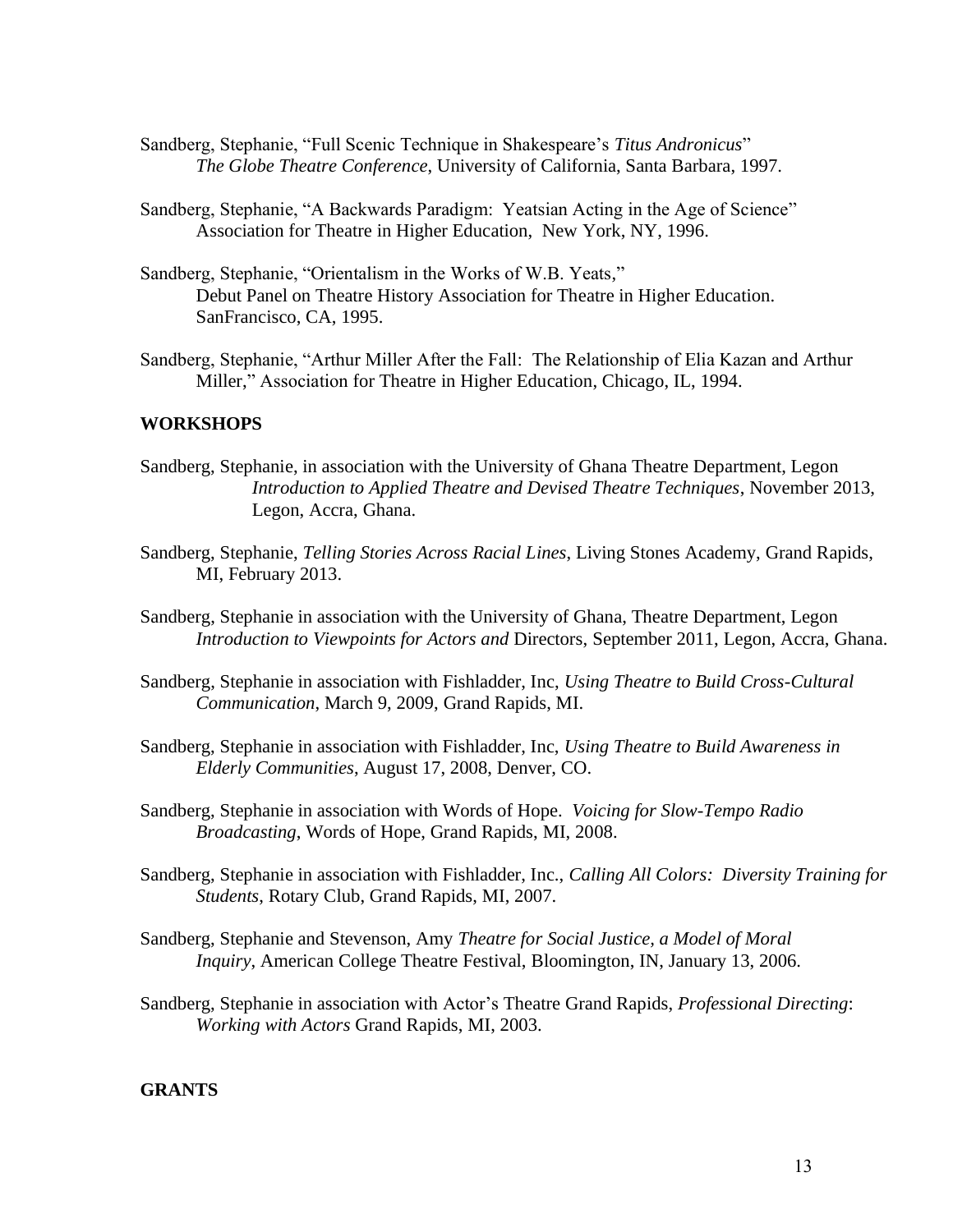## Applications Pending

Virginia Humanities Grant, Virginia Humanities, for *Oneliness: A Documentary,* \$10,000 2021.

## **Granted**

- Lenfest Grant from Washington and Lee University for *Oneliness: A Documentary.* Principal Photography, \$6,000, 2021.
- Lenfest Grant from Washington and Lee University for *The Violence that Binds Us,* writing the play, \$6,000, 2020.
- Deans Faculty Grant, Tisch School of the Arts, in collaboration with Evangeline Whitlock, Department of Theatre, Tisch School of the Arts, \$6,000, 2019.

(Grants, continued)

- Lenfest Grant from Washington and Lee University for *The Greatest Gift,* working in community with L'Arche Daybreak writing the play, \$6,000, 2018.
- Lenfest Grant from Washington and Lee University for *Stories in Blue,* adaptation of the play for an online documentary, \$6,000, 2017.
- Mellon Grant for the Digital Humanities, \$1000 to develop a course in Ghana in social justice documentary filmmaking, 2017.
- Mellon Grant for the Digital Humanities, \$3000 to take *Stories in Blue* for development at the IliADS digital humanities conference, Wooster, Ohio, 2017.
- Fred Keller Center for Systemic Change for *Stories in Blue: A Pilgrimage to Heal Human Trafficking,* \$10,000 to support the production, 2016.
- *ArtPrize* 2016 Artist Seed Grant for *Stories in Blue: A Pilgrimage to Heal Human Trafficking*, \$2,000 to support the foundations of the production.
- Calvin Center for Christian Scholarship Grant for *Stories in Blue: A Pilgrimage to Heal Human Trafficking*, \$12,306 to support the production and involvement of theologians and churches in the production, 2015.
- Fred Keller Center for Systemic Change for *Lines: The Lived Experience of Race 2016 Reprisal,*  \$25,000 to support the production, 2016.
- Michigan Humanities Council Grant for *Lines: The Lived Experience of Race,* 2016, to support community work in the Grand Rapids Pulic Schools, \$15,000.00, 2015.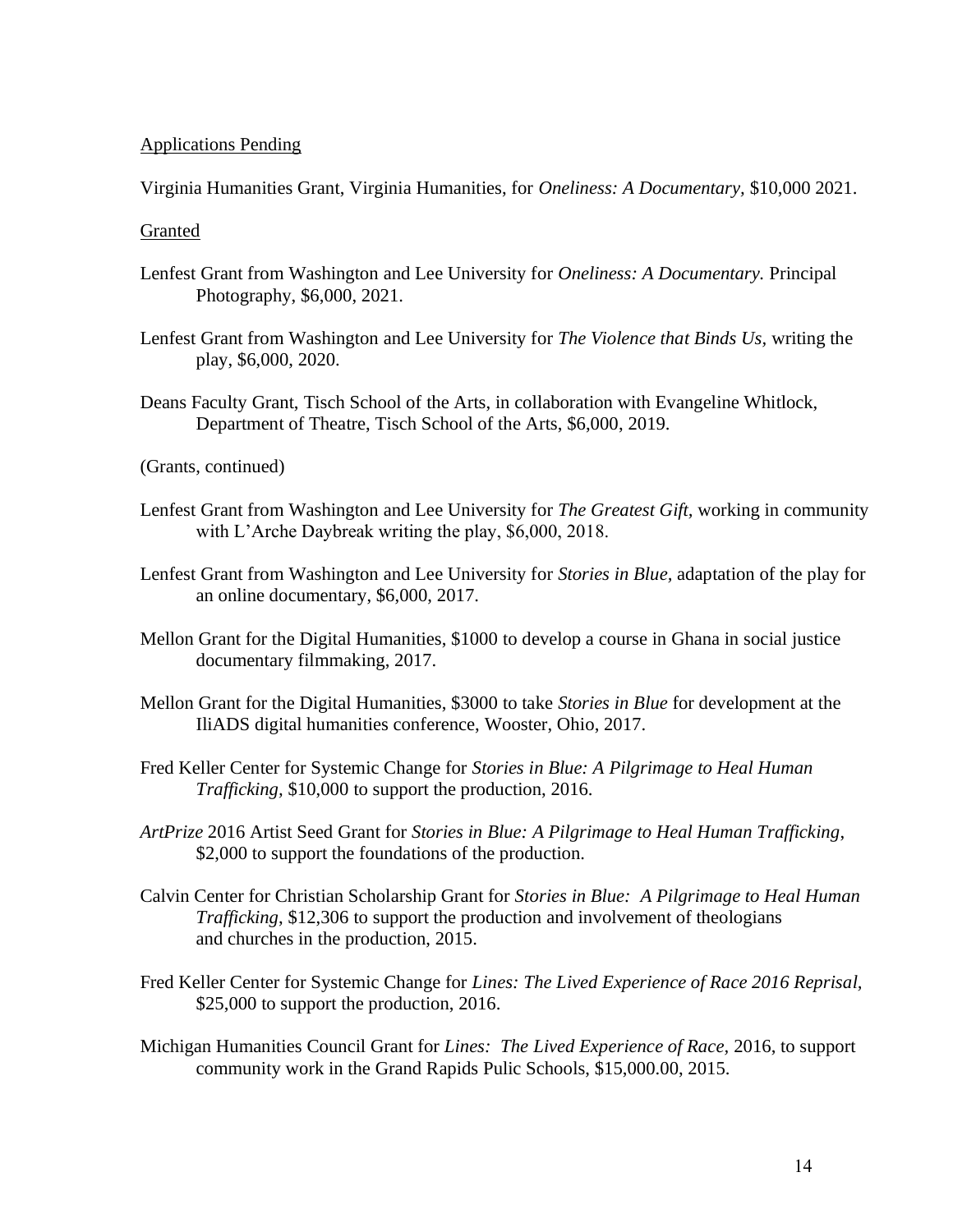(Grants, continued)

- Linn Maxwell Keller, Diversity Grant for *Lines The Lived Experience of Race 2016 Reprisal,*  \$5,000 to support the production, 2015.
- Michigan Council for the Arts, \$2,800 in support of ADAPT Theatre Company's production of *Lines: The Lived Experience of Race.* Grand Rapids, MI 2015-2016
- Calvin Center for Christian Scholarship, \$3,600 in support of the redevelopment of *Lines: The Lived Experience of Race* reprisal to open at Wealthy Street Theatre in April of 2016.
- Cascade Engineering, Diversity Fund Grant for *The Meeting, \$*2,000 spent to make this play accessible to diverse audiences across Grand Rapids.
- Calvin Research Fellowship, in support of research and development of a play about human trafficking. Accra, Ghana, 2015-2016
- Nagel Research Fellowship, \$5,000 in support of research and development of a play about human trafficking. Accra, Ghana, 2015-2016.
- Cascade Engineering Diversity Fund Grant for the Adenkrebi Clinic Project, \$5,000 spent to support work in the village of Adenkrebi, Ga East Municipality, Ghana.
- Linn Maxwell Keller, Diversity Grant for *Grains of Hope: Refugee Experiences in West Michigan,*  \$6,500 to support the production.
- Cascade Engineering, Diversity Fund Grant for *Grains of Hope: Refugees Finding a Home in Grand Rapids,* \$1500 to fund the translation of interviews.
- Cascade Engineering, Diversity Fund Grant for *LINES: The Lived Experience of Race*, \$1500 to produce an educational video of the theatre production.
- Frey Foundation Grant for *LINES: The Lived Experience of Race,* \$3,000, to support the research and writing of the script.
- Arcus Foundation Grant: The Arcus Gay and Lesbian Fund for *Seven Passages*' Educational DVD, \$18,000, Produced by Actor's Theatre, Project Director: Stephanie Sandberg, Grand Rapids, MI, 2008.
- Arcus Foundation Grant: The Arcus Gay and Lesbian Fund for *Seven Passages: The Stories of Gay Christians*, \$44,000, Produced by Western Michigan University, Toured to Lambeth at Canterbury, UK, Project Director: Stephanie Sandberg, Grand Rapids, MI, 2008.

Arcus Foundation Grant: The Arcus Gay and Lesbian Fund for *Seven Passages: The Stories of Gay*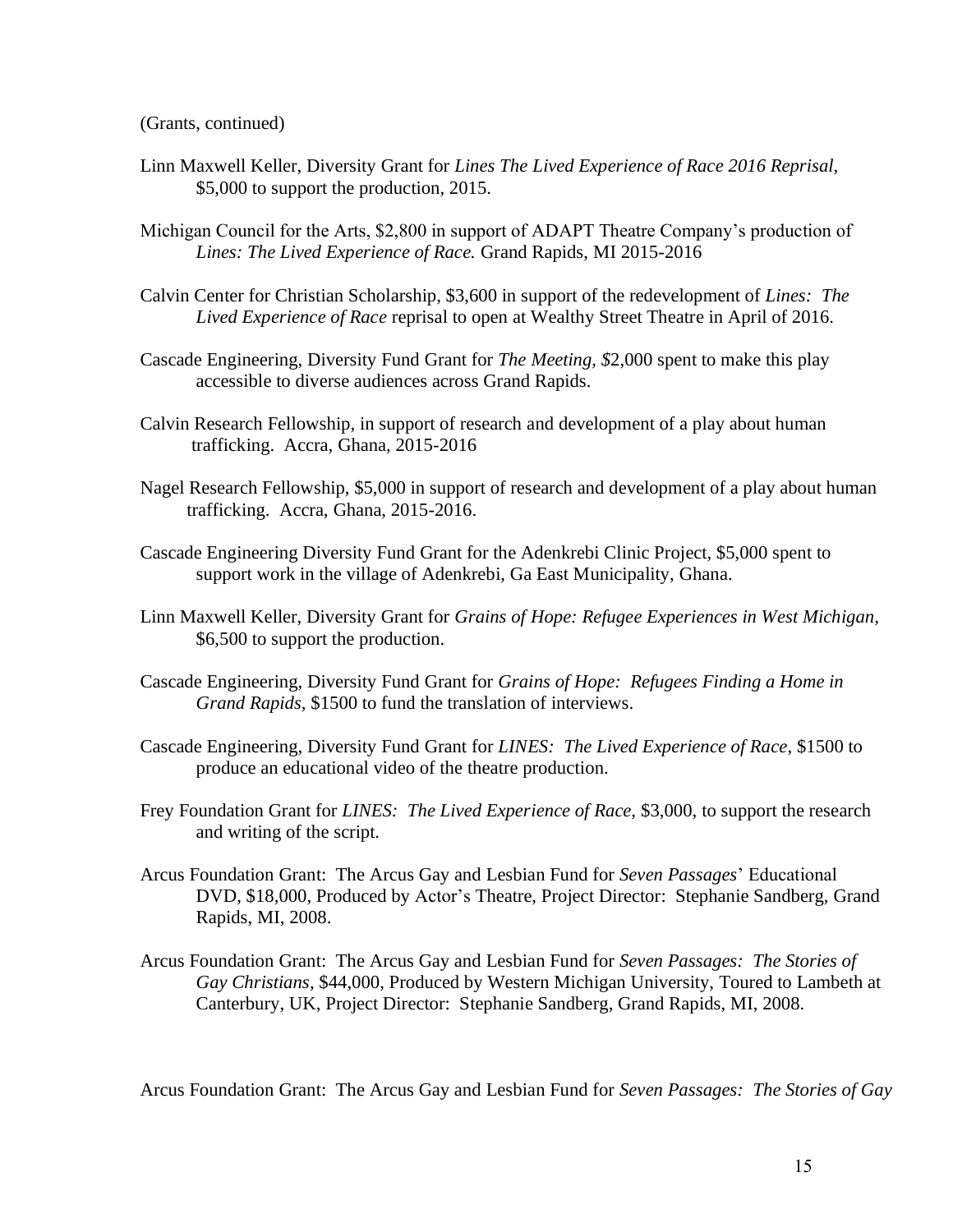*Christians*, \$25,000, Produced by Actor's Theatre, Project Director: Stephanie Sandberg, Grand Rapids, MI, 2007.

Calvin College Alumni Association Faculty Grant, *Edith Stein: Dramaturgical Research for a New Playtext*, \$1050, 2003.

Calvin College Alumni Association Faculty Grant, *Scenes from Shaker Life*, \$3500, 2001.

Kurt Weill Foundation Grant for *The Threepenny Opera*, \$4,250 Produced by Calvin Theatre Company, Grand Rapids, MI, 1999.

## **HONORS And AWARDS**

INTIMATE VIOLENCE: A DOCUMENTARY Finalist, Vancouver International Film Festival, Spring, 2021

Winner, Best Social Justice Documentary, Cannes International Festival, 2021.

Winner, Best Social Justice Documentary, Five Contents International Festival, 2021.

*FEN* Teaching Award for Creating Diversity in the Classroom, Calvin College, 2011.

Grand Award, *Backborn,* Calvin Theatre Company, Best Director of a College Production, 2010.

Grand Award, *Seven Passages*, Actor's Theatre Company Ensemble, 2008.

- Heather MacAllister Award, Triangle Foundation, *Seven Passages: The Stories of Gay Christians,* Actor's Theatre Grand Rapids, 2008.
- Arlin G. Meyer Prize Finalist, *Seven Passages: The Stories of Gay Christians*, Actor's Theatre Grand Rapids and Calvin College, 2008.
	- American College Theatre Festival Ensemble Award, *Disciples*, Calvin Theatre Company, 2006.
	- Grand Award, *Disciples*, Best Director of a College Production, 2006. American College Theatre Festival Directing Award, *Richard III,* Calvin Theatre Company, 2005.

Grand Award, *Richard III*, Best Director of a College Production, 2005.

American College Theatre Festival Directing Award, *Edith Stein*, Calvin Theatre Company, 2004.

(Honors and Awards, Continued)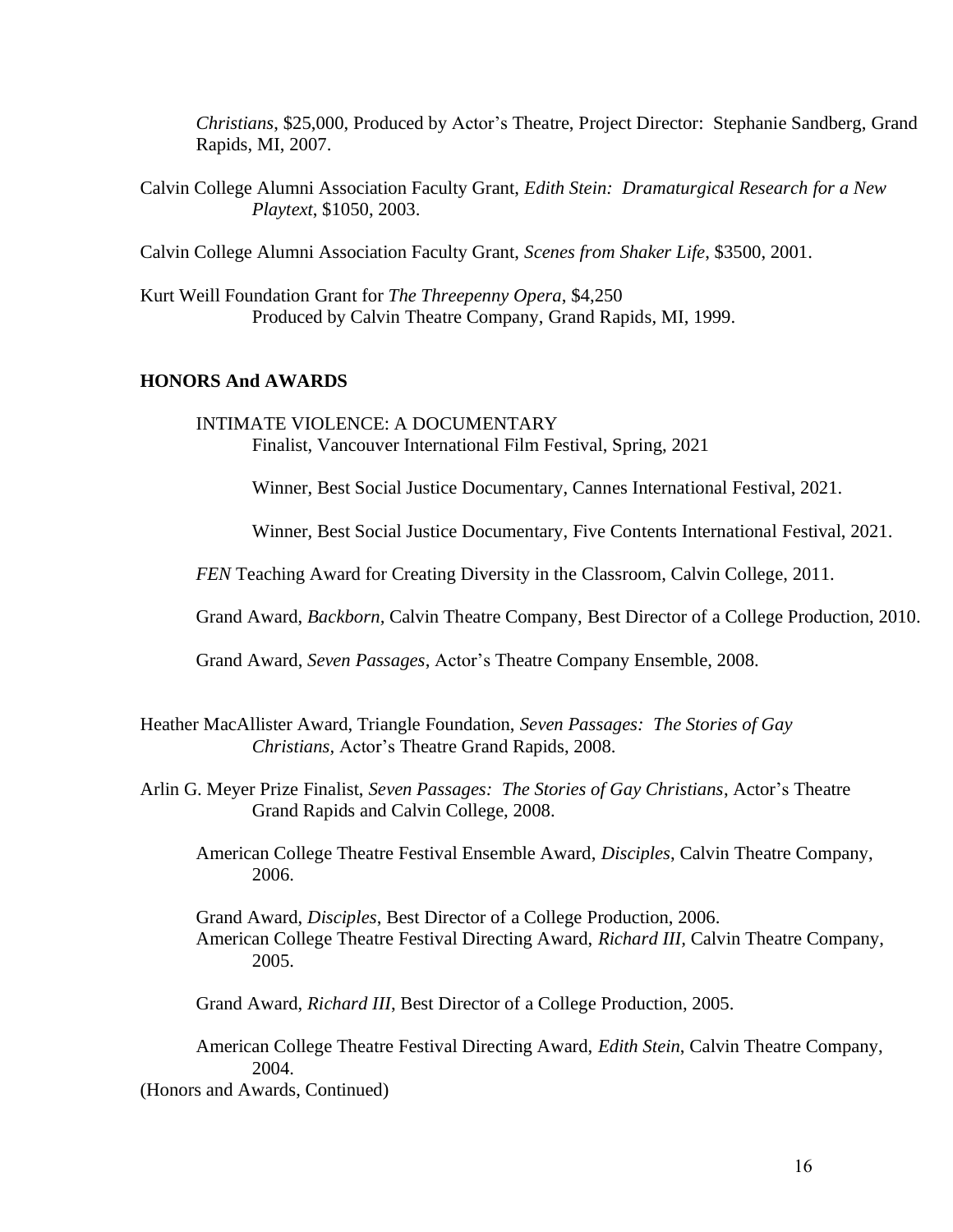Grand Award, *Edith Stein*, Best Director of a College Production, 2004.

- American College Theatre Festival Dramaturgy and Production Award for *Emma*, Calvin Theatre Company, 2003.
- Grand Award, *Emma*, Best Director of a College Production, 2003.
- American College Theatre Festival Ensemble Award for *As It Is In Heaven*, Calvin Theatre Company, 2002.
- Grand Award, *As It Is In Heaven*, Calvin Theatre Company Ensemble, 2002.
- American College Theatre Festival Production Award for *The Threepenny Opera,* Calvin Theatre Company, 1999.
- Lilly Fellow in Religion and the Arts, Loyola Marymount University*, Los Angeles, CA*1998.
- Best Teaching Assistant in the Arts and Humanities The University of California, Santa Barbara, 1995-1996.
- Regents Fellowship The University of California, Santa Barbara, 1994-1996.

Graduate Honors Fellowship The University of California, Santa Barbara, 1992-1996.

## **PROFESSIONAL AFFILIATIONS AND MEMBERSHIPS**

- Director's Guild of America
- Writer's Guild of America
- International Association for Theatre Research
- Association for Theatre in Higher Education
- American Society for Theatre Research
- Activate Midwest Playwriting Festival
- Member, Phi Kappa Phi Honors Society

#### **SERVICE**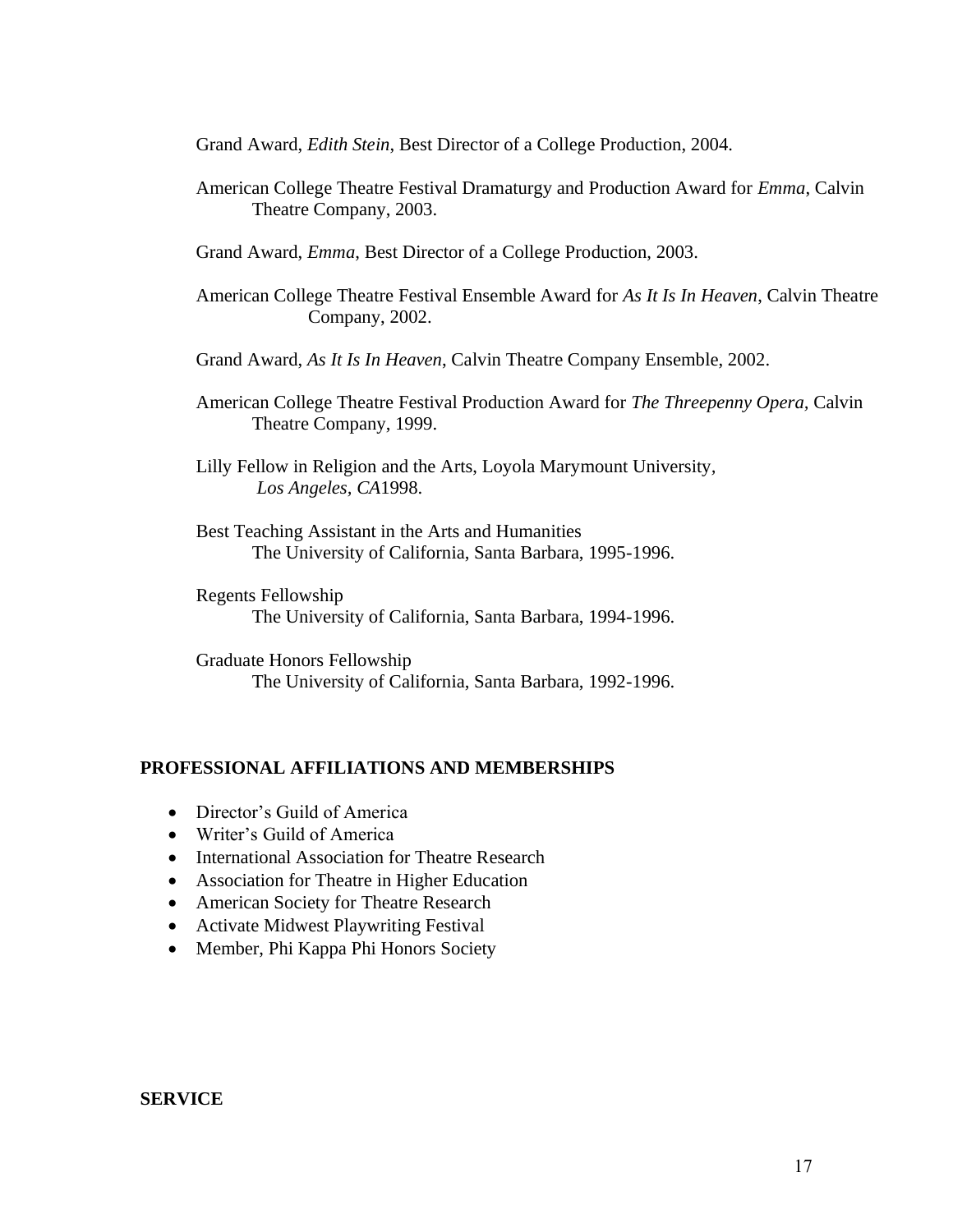#### **International**

International Society of Theatre Research Dramaturgy Core Member, 2017-present

#### **National**

Association for Theatre in Higher Education Theatre History Forum Member, 2003-present.

American College Theatre Festival, Region III Executive Committee Member, 2002-2007.

#### **Virginia**

#### **For Washington and Lee University**

Committee on Diversity and Conclusion, Appointed 2021.

Committee on Community Based Learning, Appointed 2021.

Community Discussion Leader, Orientation, 2016- Present

Development of a Semester Program in Ghana with International Education and the University of Cape Coast, anticipated launch in 2022.

Interview committee for international internship program, Shepherd Program, 2017.

Frequent Guest Lecturer in classes for Alecia Swasy and Kevin Crotty, 2016-present.

Ruth E. Flournoy Theater Endowment Curator, 2016-Present

Curricular Head for Film and Visual Culture Minor, 2017-present

Glasgow Fund Committee Member, 2017-present

Mellon Digital Humanities Participant Member, 2016-present

Curriculum Committee, Department of Theater, Dance and Film Studies 2016-present.

MUDD Center for Ethics Faculty Member, 2016-Present

Cohort on Digital Storytelling Faculty Member, 2017-Present **(Service, Continued)**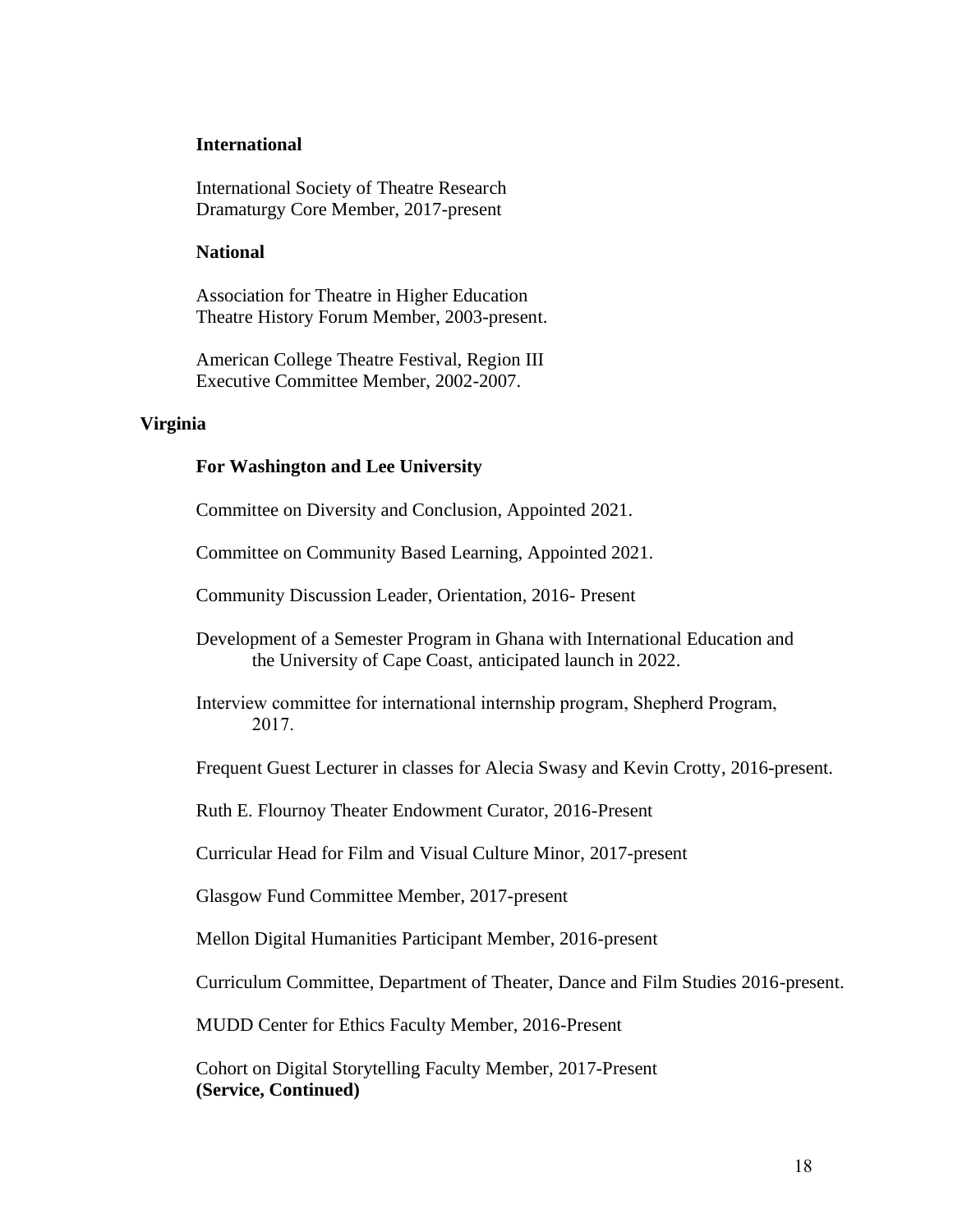Cohort on Engaged Learning Faculty Member, 2017-Present

Cohort on Documentary Filmmaking Faculty Leader, 2017-Present

Teaching Yoga for the Wellness Program at Washington and Lee University, 2016-Present.

## **In Virginia at Large**

 $\ddot{\phantom{0}}$ 

- *Everybody: By Branden Jacobs Jenkins* a lecture on the production for Kendal Retirement Community, Lexington, VA, March 2020.
- *1984 Adaptation*  a lecture on the production for Kendal Retirement Community, Lexington, VA, October 2017.
- *Girls on the Run* assistant coach, 2017

*Community* Member of CARE Rockbridge County, 2016 to present.

*Sense & Sensibility* a lecture on the adaptation for Kendal Retirement Community, Lexington, VA, November 2016.

## **Michigan**

- Grand Rapids Public Schools, working with students on race in connection with experiencing *Lines: The Lived Experience of Race Reprisal 2016.*
- American College Theatre Festival Respondent, Ongoing. (as participating members of The American College Theatre Festival, I respond to approximately two productions per Semester at sister colleges and universities in Michigan)
- *Grand* Rapids Public Schools, working with students on race in connection with seeing *Lines The Lived Experience of Race.* 2015-2016
- Living Stones Academy, working with students to engage in telling stories about race, Grand Rapids, MI, 2012.
- Living on the Edge Playwriting Project Dramaturge, Actor's Theatre Grand Rapids, 2007-2011.
- Young Playwrights Festival, Wharton Center, Michigan State University, Professional Adjudicator, 2004-2010.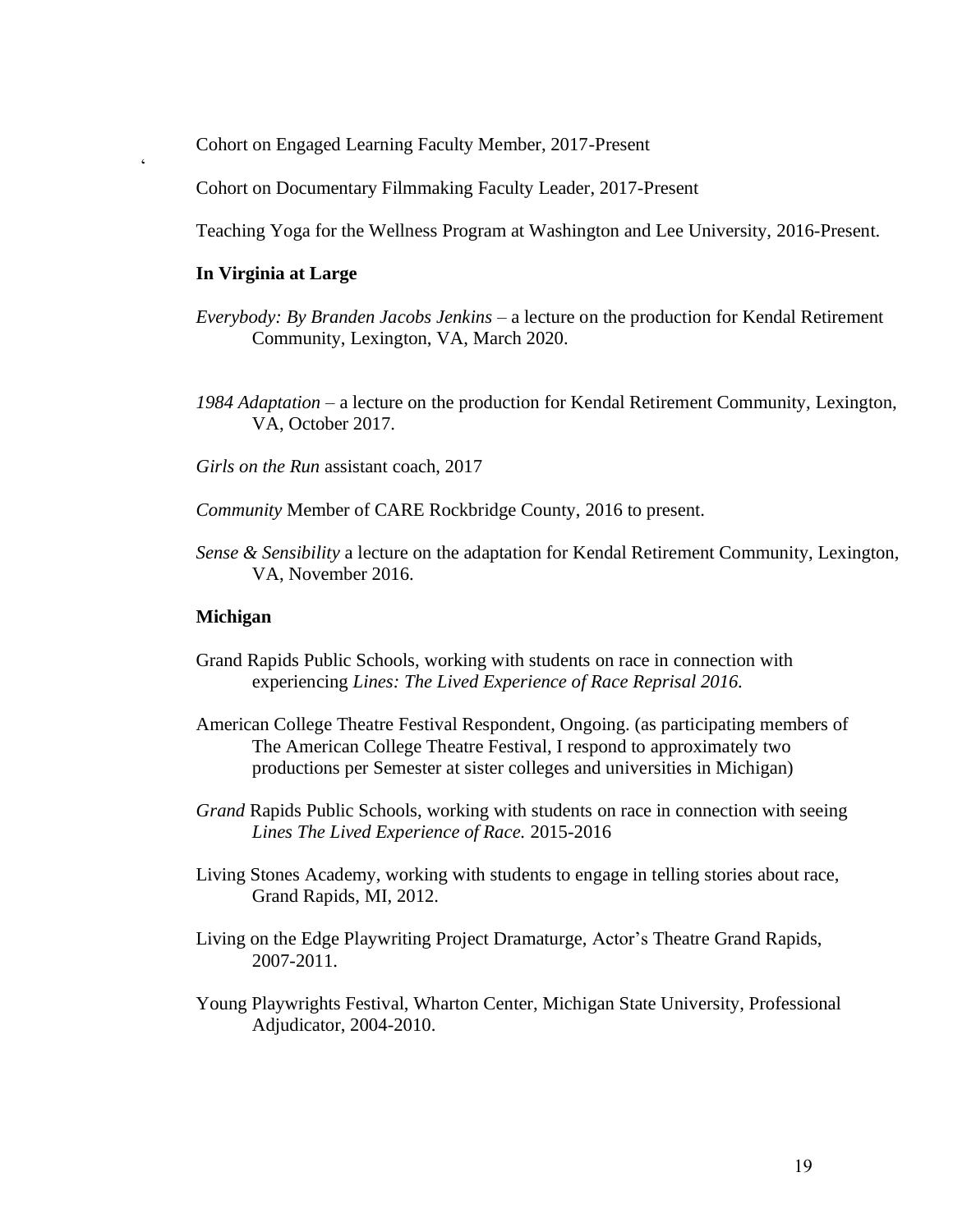## **(Service, Continued)**

## **Calvin College**

Service as departmental advisor to theatre students, 1996 to 2016

Ghana Semester Director, 2011, 2013 and January 2016.

Entrada instructor, 1997-2015

Scholarship and Financial Aid Committee Member, 2003-Present.

FEN Implementation Committee, 2007-2010.

CART (Calvin Anti-Racism Team Member), 2001-2006.

Interim Term Committee, 1998-2002.

## **Communication Arts and Sciences Department**

Curriculum Committee, 2015 to present Student Relations Committee, Chair 2002-2011.

## **REFERENCES**

Dr. Joan Herrington joan.herrington@wmich.edu Western Michigan University 269-760-9406 Chair of Theatre

David Hoekema [dhoekema@calvin.edu](mailto:David.Leugs@uwindsor.ca) Calvin College 519-253-3000 ext. 2815 Philosophy and Aesthetics

Beth Lincks, MFA<br>The Journey Company<br>
The Journey Company<br>  $917-450-3543$ The Journey Company The Barrow Group

Dr. Michael Page mpage @calvin.edu Professor Communication Arts and Sciences 616-949-4071 emeriti Calvin College

Laura Maria Censabella [lauramaria@aol.com](mailto:lauramaria@aol.com) Playwriting Professor 917-887-8617 The New School, New York NY